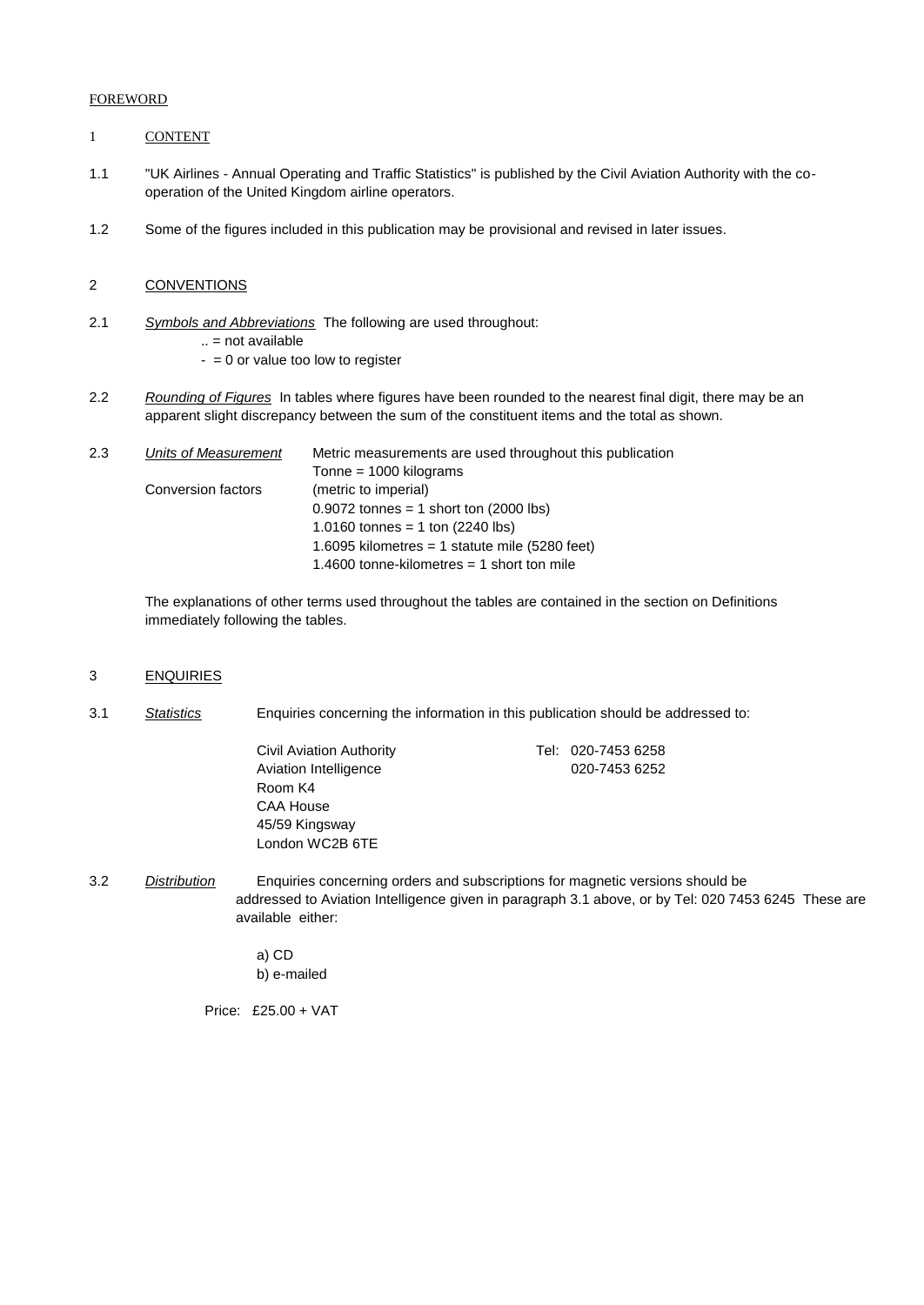#### 4 OTHER CIVIL AVIATION STATISTICS FOR EARLIER YEARS

4.1 Statistics for the period from February 1968 to December 1972 were published in the Civil Aviation Series of the Department of Trade & Industry's Business Monitors

The series comprise:

| CA.1 Airport Activity                            | (Monthly and Annual)          |                           |              |              |                              |  |
|--------------------------------------------------|-------------------------------|---------------------------|--------------|--------------|------------------------------|--|
| CA.2 Air Passengers                              | $\mathbf{u}$                  | $\mathbf{u}$              | $\mathbf{u}$ |              |                              |  |
| CA.3 Air Freight & Mail                          | $\mathbf{H}$                  | $\mathbf{u}$ $\mathbf{u}$ |              |              |                              |  |
| CA.4 Airline Operations                          | $\mathbf{H}$                  | $\mathbf{H}$              | $\mathbf{u}$ |              |                              |  |
| CA.5 Airline Operations                          | (Quarterly and Annual)        |                           |              |              |                              |  |
| CA.6 Domestic Passenger Traffic                  |                               | $\mathbf{u}$              | $\mathbf{u}$ | $\mathbf{u}$ |                              |  |
| CA.7 Air Passengers - International and Cabotage |                               |                           | $\mathbf{u}$ |              | $\mathbf{H}$<br>$\mathbf{u}$ |  |
| <b>CA.8</b> Airline Financial Statistics         | (Annually: 1968 to 1971 only) |                           |              |              |                              |  |
|                                                  |                               |                           |              |              |                              |  |

Annual versions of CA.1 to CA.7 were also published.

- 4.2 Statistics for the period January 1973 to December 1982 were published in CAA Monthly and Annual Statistics. Financial statistics prior to 1975 were published in one document "Financial Resources of UK airlines 1968- 1974" (CAP 379) and subsequently were incorporated into "CAA Annual Statistics".
- 4.3 With effect from 1983 data, "CAA Monthly Statistics" was published as two independent documents "UK Airlines - Monthly Operating and Traffic Statistics" and "UK Airports - Monthly Statements of Movements, Passengers and Cargo". With the exception of certain summary tables these broadly follow the data published in Chapters 1 and 2 of "CAA Monthly Statistics".
- 4.4 With effect from 1983 "CAA Annual Statistics" was published as two independent documents "UK Airlines Annual Operating, Traffic and Financial Statistics" and "UK Airports - Annual Statements of Movements, Passengers and Cargo". The former contains information previously published in Chapters 1 and 3 and the latter, information previously published in Chapter 2 of "CAA Annual Statistics". Information previously published in Chapters 4 and 5 (ICAO and Aircraft Accident Data) is available from other sources and is no longer included in CAA Annual Statistical publications.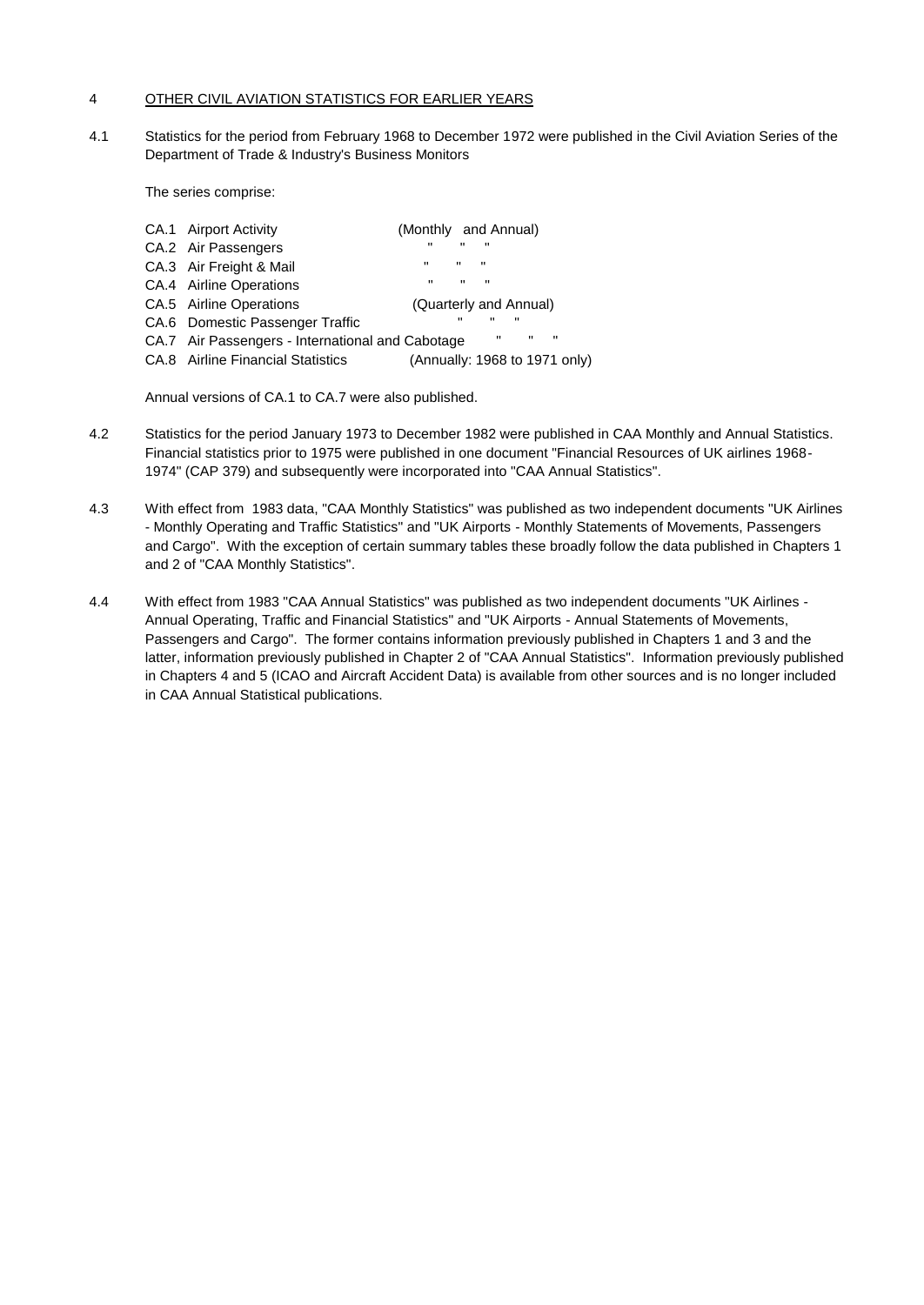# **CONTENTS**

# **Foreword**

## UK Airlines - Operating and Traffic and Personnel Statistics

# Tables

- 1.1 Size of UK Airlines in Tonne-Kilometres Available and Used:2015 & 2010
- 1.2 Size of UK Airlines in Seat-Kilometres Available and Used:2015 & 2010
- 1.3 Main Outputs of UK Airlines (1994-2015) in Tonne-Kilometres Available and Used
- 1.4 Main Outputs of UK Airlines (1994-2015) in Seat-Kilometres Available and Used
- 1.5.1 Scheduled Passenger and Cargo Services by UK Airlines 2005-2015
- 1.5.2 Non-scheduled Passenger and Cargo Services by UK Airlines 2005-2015

Scheduled and Non-Scheduled Services

1.6 All Services 2015

#### Scheduled Services

- 1.7.1 All Services 2015
- 1.7.2 EEA International Services 2015
- 1.7.3 Other International Services 2015
- 1.7.4 Domestic Services 2015

# Non-scheduled Services

- 1.8.1 All Services 2015
- 1.8.2 EEA International Services 2015
- 1.8.3 Other International Services 2015
- 1.8.4 Domestic Services 2015
- 1.10.1 Sub-Charter Operations Performed for UK Operators 2015
- 1.10.2 Sub-Charter Operations Performed for Non-UK Operators 2015

Aircraft Type and Utilisation

- 1.11.1 All Airlines 2015
- 1.11.2 Individual Airlines 2015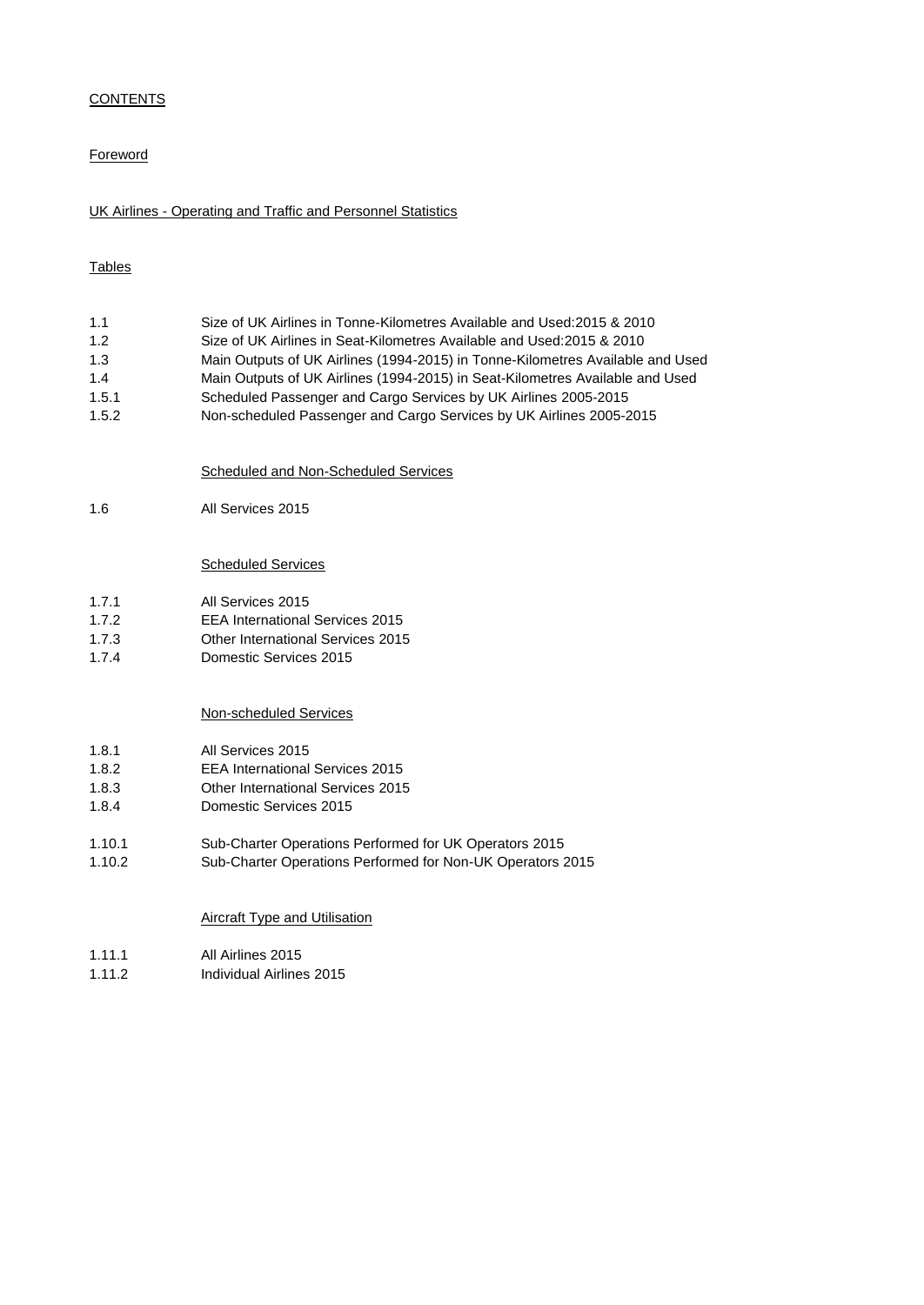# CONTENTS continued

# Miscellaneous Traffic Statistics

| 1.13 | Small Airlines' Public Transport Operations 2015    |
|------|-----------------------------------------------------|
|      | Personnel                                           |
| 1.14 | UK Airline Personnel Costs (UK and Overseas) 2015   |
| 1.15 | UK Airline Personnel Employed in Great Britain 2015 |

# Appendix A Definitions - UK Airline Statistics

Appendix B Definitions - UK Airline Personnel

Appendix C - Major Changes to UK Operators 2015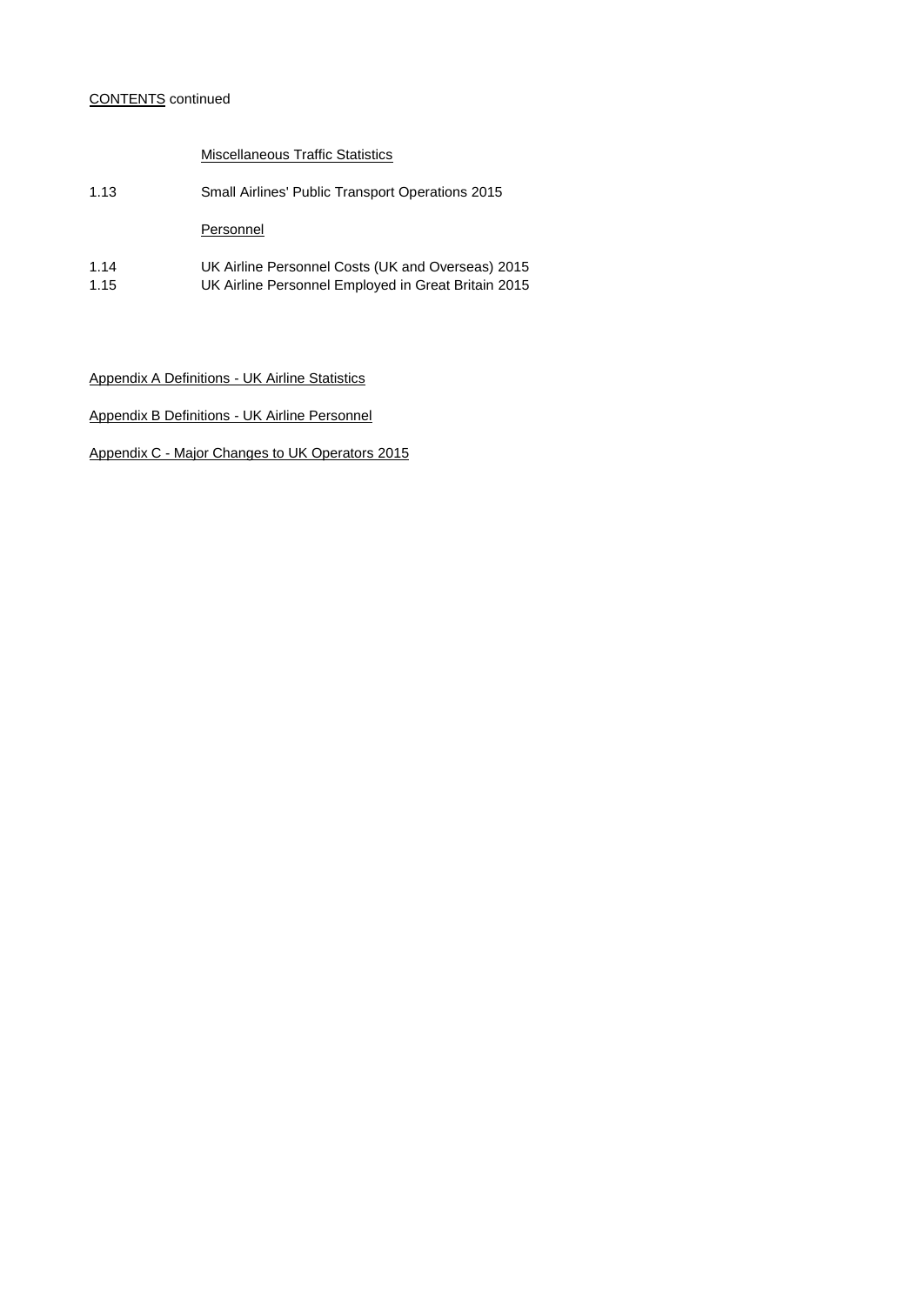#### Appendix A - UK Airline Statistics

There are some differences between the definitions of UK airline statistics and those used for UK airport statistics published in "UK Airports - Monthly Statements of Movements Passengers and Cargo". These arise mainly because UK Airline Statistics do not include non-revenue traffic whereas Airport Statistics do. Additionally UK airlines report their worldwide activity whereas their data within the Airport Statistics includes only 3/4th freedom activity. Foreign carrier data is available only from Airport Statistics.

As a result of significant changes in the licensing of European airlines during 1993, the format and content of these statistics were reviewed. The changes were incorporated with effect from April data.

The main change was to identify the liberated area of activity created by the new rules. These allow airlines of member states to operate anywhere within the area without specific government approval. Since the liberated area may include points outside the EC some EFTA countries have joined the Aviation Package, we have called it the European Economic Area.

The UK's traditional licence classes still apply to carriers registered in the Channel Islands or Isle of Man and the mainland airlines activities elsewhere in the world. However, the volume of this activity is so reduced the old style tables have been withdrawn.

The volume of liberated activity has grown since 1993 as more carriers have acquired the new operating licences and the boundary of the liberated area has expanded.

After consideration it has been decided that with effect from January 2007 statistics we will no longer be publishing tables 6 1 to 6 3 (monthly) & 1 9 1 to 1 9 3 (Annual) – International and Domestic Charter Operations. Due to the introduction of simplified airline reporting, we no longer hold the relevant information to accurately convey what was intended – details concerning 'holiday type travellers'. If you wish to view information on charter services please refer to tables 5 1 to 5 4 (monthly) 18 1 to 1 8 4 (Annual).

#### DEFINITIONS

#### Types of Service

*International services* are services flown between the United Kingdom, Isle of Man, Channel Islands and points overseas, and services flown between points outside the United Kingdom, Isle of Man and Channel Islands. For the purposes of these statistics services operated between the United Kingdom and its Territories (cabotage) are regarded as international.

*Domestic services* are services flown entirely within the United Kingdom, Isle of Man and Channel Islands.

*Scheduled services* are services performed for remuneration according to a published timetable and which are open to use by members of the public. Extra revenue flights occasioned by overflow traffic from scheduled flights are also included.

*Non-scheduled or charter services* include all air transport movements other than scheduled services.

*Sole Use* operations are passengers carried on a flight for which the air carrier received re-numeration from one organisation/company only (no individual fares were paid by the passengers themselves). *Note: It is also possible for 'all cargo' operations to be classified as sole use*

*Sub Charter* operations are performed by one carrier on behalf of another. In these instances the flight operates using the flight designator code and number of the carrier who were intending to operate and not that of the carrier who performed the service.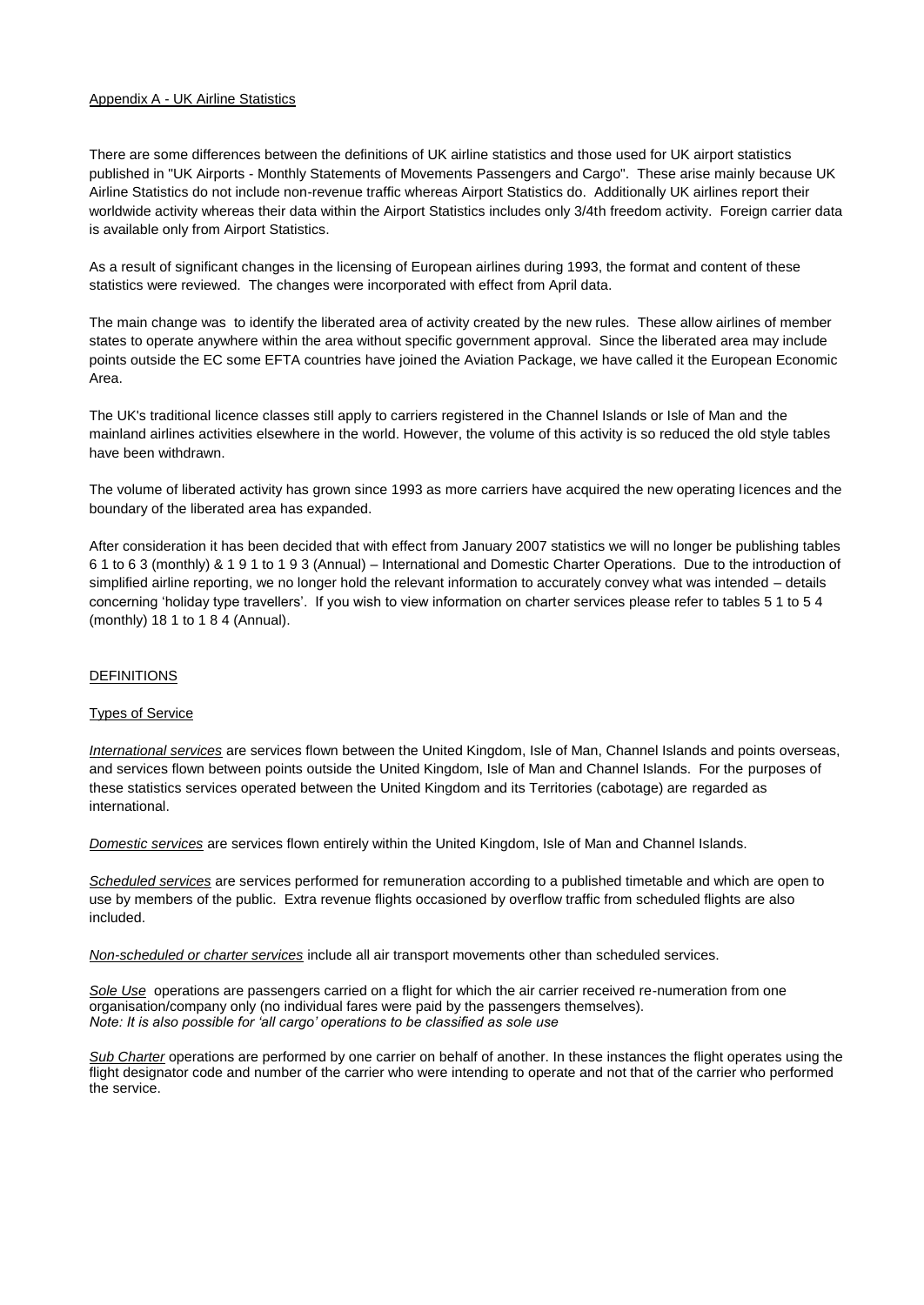*Franchising* is the granting by an air carrier of a franchise or right to use various of its corporate identity elements (such as its flight designator code, livery and marketing symbols) to a franchise, i.e the entity granted the franchise usually market or deliver its air service product, typically subject to standards and controls intended to maintain the quality desired by the franchiser, i.e. the entity granting the franchise.

*European Economic Area* traffic is composed of those flights conducted under the EU's "Third Aviation Package". This excludes the Greek Islands (until July 1998), Gibraltar and the Azores but includes traffic to Iceland (July 1994), Norway (September 1993) and Switzerland (June 2002). A scheduled/charter distinction will be retained for as long as it is commercially relevant.

#### MEASURES AND THEIR COMPUTATION

The Civil Aviation Authority follows closely the statistical practices of the International Civil Aviation Organisation.

*Aircraft days available* The sum of the number of days each aircraft is available for use. This figure includes days required for maintenance and overhaul but it does not include days between the date of purchase and the date actually placed in service, days out of the service due to major accidents or conversion, days when an aircraft is in the possession of others or is not available because of government action such as grounding by government regulatory agencies.

*Aircraft hours* An aircraft hour is said to be performed when an aircraft operates one hour. Aircraft hours are measured on the basis of block-to-block times ie measured from the time the aircraft moves from the loading point until it stops at the unloading point.

*Average daily utilisation per aircraft (hours)* This is the total number of aircraft hours flown (passenger and cargo) divided by the number of aircraft days available for the period in question.

*Aircraft kilometres* are calculated by multiplying the number of flights performed by the stage distance.

*All cargo services* are scheduled or non-scheduled flights performed by aircraft carrying loads other than passengers, ie freight, unaccompanied baggage, mail.

*Freight (or mail) tonne-kilometres used* are calculated by multiplying the number of tonnes of freight and diplomatic bags carried over each stage flight by the stage distance. Mail tonne-kilometres used are computed in a similar way.

*Cargo* The weight of property carried on an aircraft including for example, the weight of freight, mail, excess baggage and diplomatic bags, but excluding passengers' and crews' permitted baggage.

*Cargo tonnes uplifted* are calculated by counting each tonne of revenue freight or mail on a particular journey (with one flight number) once only and not repeatedly on each individual stage of that flight.

*Distance flown per passenger* The average distance flown per passenger is calculated by dividing the seat kilometres used by the number of passengers carried.

*Passenger load factor* is calculated by dividing seat-kilometres used by seat-kilometres available and expressing it as a percentage.

*Passenger tonne kilometres* used are calculated by multiplying the weight of passengers carried over each stage flight by the stage distance.

*Passengers uplifted* are calculated by counting each revenue passenger on a particular flight (with one flight number) once only and not repeatedly on each individual stage of that flight.

*Payload capacity* Total of aircraft capacity available for the carriage of revenue load (passengers, baggage, freight and mail) measured in metric tonnes.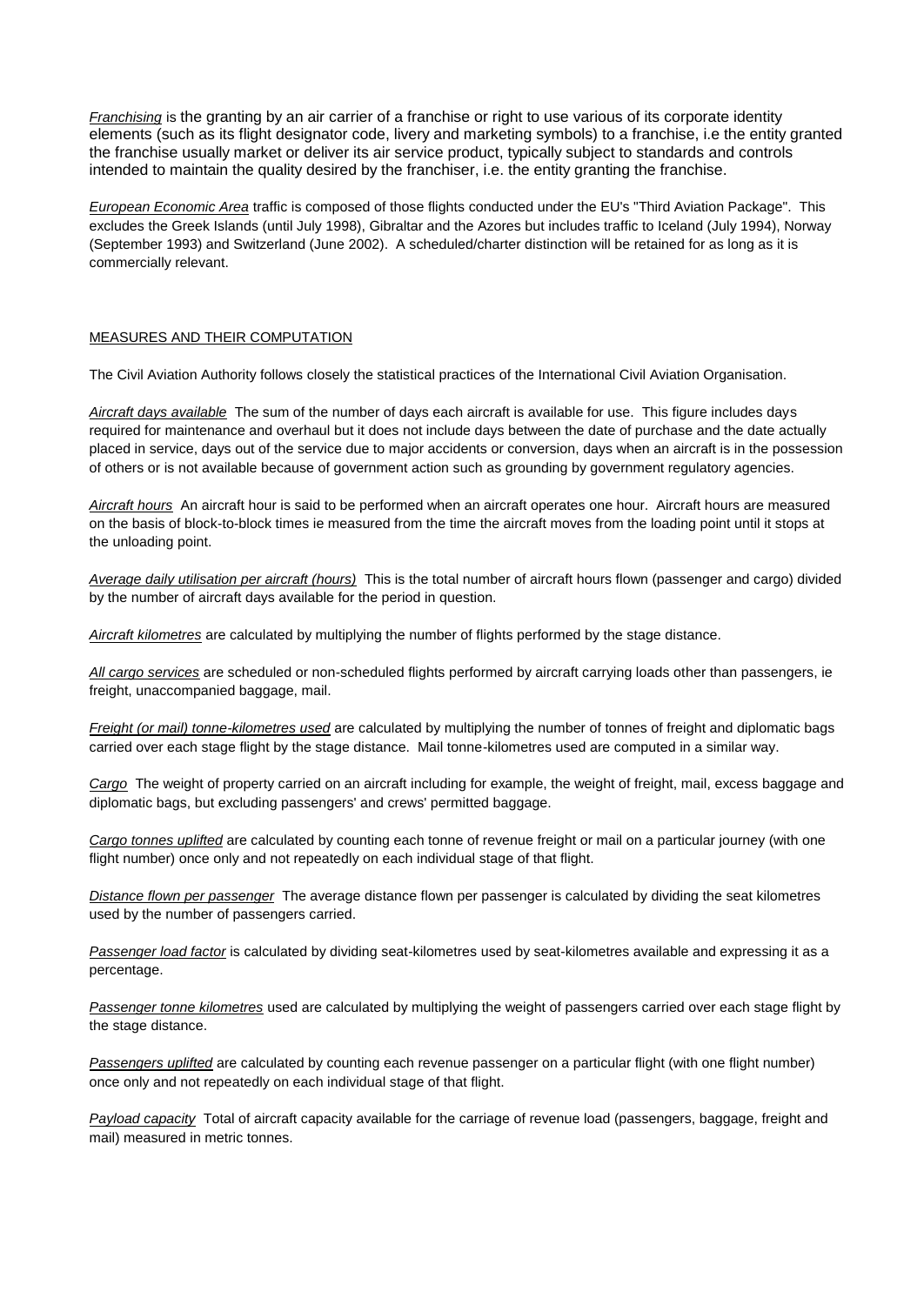*Payload carried* The revenue load of passengers, baggage, freight and mail carried in the aircraft measured in metric tonnes.

*Revenue passengers* All passengers for whose transportation an air carrier receives commercial remuneration. Include, for example, a) passengers travelling under publicly available promotional offers (for example, "two-for-one") or loyalty programmes such as frequent-flyer; b) passengers travelling as compensation for denied boarding; c) passengers travelling on corporate discounts; d) passengers travelling on preferential fares (government, seamen, military, youth, student, etc.). Exclude, for example, a) persons travelling free; b) persons travelling at a fare or discount available only to employees of air carriers or their agents or only for travel on business for the carriers; c) infants who do not occupy a seat.

**Notes** 

1. This definition includes, for example, a) passengers travelling under publicly available promotional offers (for example, "two-for-one") or loyalty programmes (for example, redemption of frequent-flyer points); b) passengers travelling as compensation for denied boarding; c) passengers travelling on corporate discounts; d) passengers travelling on preferential fares (government, seamen, military, youth, student, etc).

2. This definition excludes, for example, a) persons travelling free; b) persons travelling at a fare or discount available only to employees of air carriers or their agents or only for travel on business for the carriers; c) infants who do not occupy a seat.

*Seat-kilometres available* are calculated by multiplying the number of seats available for sale on each stage flight by the stage distance. Seats not available for the carriage of passengers because of the weight of fuel or other load are excluded from the calculations.

*Seat-kilometres used* are calculated by multiplying the number of revenue passengers carried on each stage flight by the stage distance.

*Stage flight* is operated from when an aircraft takes off to when it next lands (including technical stops).

*Stage flights average distance* is calculated by dividing the aircraft kilometres flown by the related number of stage flights.

*Tonne* 1000 kilograms.

*Tonne-kilometres available* are calculated by multiplying the number of tonnes available for the carriage of revenue load (passengers, freight and mail) on each flight stage by the stage distance.

*Tonne-kilometres used* are calculated by multiplying the number of tonnes of revenue load carried on each flight stage by the stage distance.

*Tonnes available* The capacity of the aircraft available for the carriage of payload measured in tonnes.

*Weight load factor* is calculated by dividing tonne-kilometres used by tonne-kilometres available and expressing it as a percentage.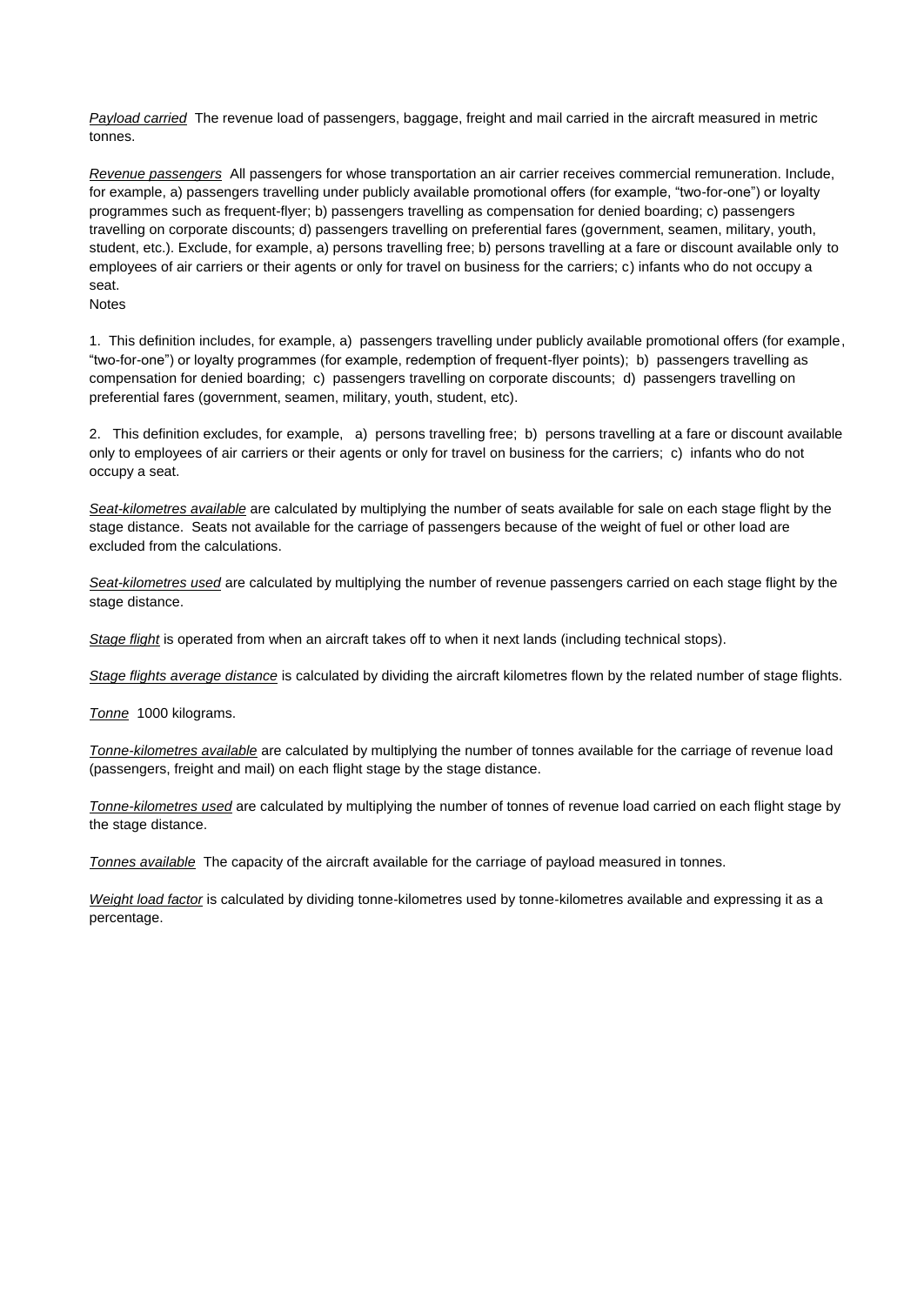#### Appendix B Definitions – UK Airline Personnel

- 1 Pilots and co-pilots.
- 2 Other Cockpit Personnel Includes flight engineers, radio operators and navigators.
- 3 Cabin Attendants Cabin attendants including pursers, stewards and flight attendants.
- 4 Maintenance and Overhaul Personnel Ground personnel, including supervising, planning and inspection personnel at Maintenance and Overhaul Personnel shops. Also includes stores and supplies personnel, timekeepers and accounts personnel at Maintenance and Overhaul Personnel workshops.
- 5 Ticketing and Sales Personnel Personnel engaged in ticketing, sales and promotional activities.
- 6 All Other Personnel Personnel on the payroll not included in categories 1 5 above.
- 7 Expenditure Total expenditure for the salaries and allowances of all employees. Included are gross salary (before deduction of income tax, pension social welfare and voluntary payments), overtime pay, sales commissions, flying pay and subsistence allowances, (such as cost of living allowances, station and overseas allowances) and all crew hourly flight allowances (i.e. those in excess of travel and incidental expenses).

The following are excluded:-

Employers National Insurance Contributions, all payroll based employer cost such as life and permanent health insurance, agency staff not on the payroll, and expenses for travelling, moving, training, uniforms etc.

Table 1.15 - Employed in Great Britain Standard Regions for Statistical Purposes

- 8 North Tyne and Wear, Cleveland, Cumbria, Durham and Northumberland.
- 9 Yorkshire and Humberside South Yorkshire, West Yorkshire, Humberside and North Yorkshire.
- 10 East Midlands Derbyshire, Leicestershire, Lincolnshire, Northamptonshire and Nottinghamshire.
- 11 East Anglia Cambridgeshire, Norfolk and Suffolk.
- 12 South East Greater London, Bedfordshire, Berkshire, Essex, Buckinghamshire, East Sussex, Hampshire, Hertfordshire, Isle of Wight, Kent, Oxfordshire, Surrey and West Sussex.
- 13 South West Avon, Cornwall, Devon, Dorset, Somerset, Gloucestershire and Wiltshire.
- 14 West Midland West Midlands, Hereford and Worcester, Shropshire and Staffordshire.
- 15 North West Greater Manchester, Merseyside, Cheshire and Lancashire.
- 16 Wales Clwyd, Dyfed, Gwent, Gwynedd, Mid-Glamorgan, Powys, South Glamorgan and West Glamorgan.
- 17 Scotland Highlands, Grampian, Tayside, Fife, Lothian, Borders, Central, Dumfries, Strathclyde and Galloway and Islands (Orkney, Shetland and the Western Isles).